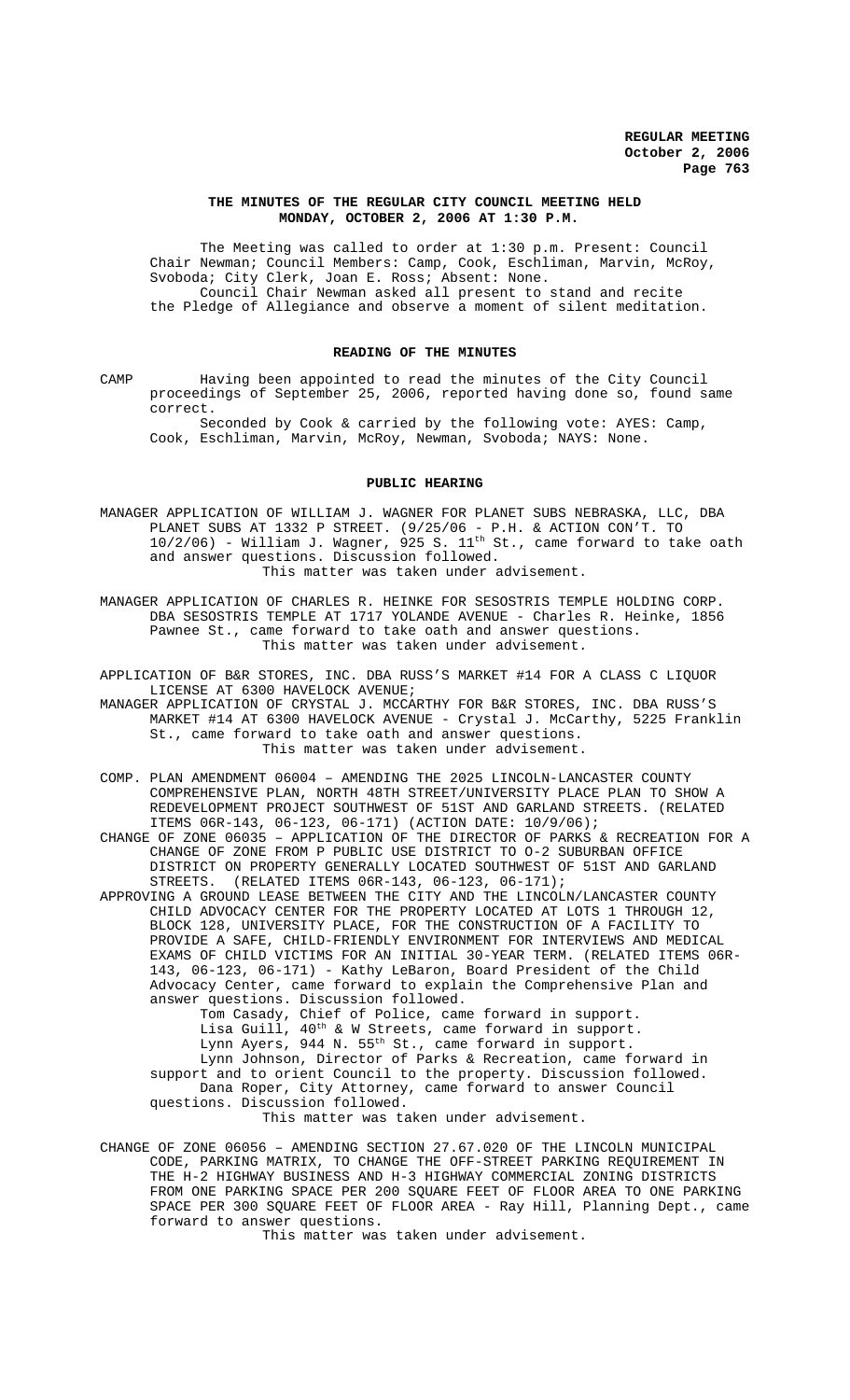CHANGE OF ZONE 06054 – AMENDING SECTIONS 27.13.080, 27.15.080, 27.17.080, 27.19.080, 27.21.080, 27.23.080 AND 27.24.080 OF THE LINCOLN MUNICIPAL CODE RELATING TO THE R-1, R-2, R-3, R-4, R-5, R-6, R-7, AND R-8 ZONING DISTRICTS TO PROVIDE PROVISIONS REGARDING THE USE OF VACANT AND OCCUPIED LOTS WHICH HAVE LESS AREA OR WIDTH OR BOTH LESS AREA AND WIDTH THAN REQUIRED BY SAID DISTRICT REGULATIONS; AMENDING SECTION 27.61.090 TO LIMIT THE NUMBER OF DWELLING UNITS IN A NONSTANDARD MULTIPLE DWELLING WHICH IS ENLARGED, EXTENDED OR RECONSTRUCTED, AND AMENDING THE STATEMENT OF INTENT IN CHAPTERS 27.21, 27.23, AND 27.24 TO DELETE BOARDING AND LODGING HOUSES WHICH ARE NO LONGER PERMITTED USES IN THOSE DISTRICTS Steve Henrichsen, Planning Dept., came forward to explain the change of zone and answer questions. Discussion followed. Mike Morosin, 2055 "S" Street, came forward with a question. Discussion followed.

This matter was taken under advisement.

CHANGE OF ZONE 06045 – APPLICATION OF THE WITHERBEE NEIGHBORHOOD ASSOCIATION FOR A CHANGE OF ZONE FROM R-4 RESIDENTIAL TO R-2 RESIDENTIAL ON APPROXIMATELY 48 BLOCKS GENERALLY BETWEEN 33RD AND 48TH STREETS FROM O STREET TO RANDOLPH STREET, FROM B-1 LOCAL BUSINESS TO R-2 RESIDENTIAL AT 48TH AND RANDOLPH STREETS, AND FROM O-2 SUBURBAN OFFICE TO R-2 RESIDENTIAL FOR CALVARY CEMETERY AT 40TH AND O STREET - Mike Fitzgerald, 3794 H St., came forward representing the applicants stating this change will preserve and protect the characteristics of the neighborhood. Discussion followed.

Karen Vogeley, 3535 Frost Ct., came forward in support. Fred Freytag, 530 S. 38 $^{\text{th}}$  St., President of the Witherbee Neighborhood Association, came forward in support. Discussion followed. Russell Miller, 341 S. 52nd St., Lincoln Neighborhood Alliance, came forward in support.

Mr. Fitzgerald came forward in rebuttal.

This matter was taken under advisement.

CHANGE OF ZONE 06052 – AMENDING SECTION 27.65.020 OF THE LINCOLN MUNICIPAL CODE TO ADJUST THE MINIMUM COVERAGE AREA AND BONUS FOR AN AGRICULTURAL DISTRICT COMMUNITY UNIT PLAN, UTILIZING A COMMUNITY WASTEWATER SYSTEM IN THE BUILD-THROUGH AREA - Ray Hill, Planning Dept., came forward to answer questions.

This matter was taken under advisement.

APPROVING A CONSENT DECREE BETWEEN DEVELOPMENTAL SERVICES OF NEBRASKA AND THE CITY OF LINCOLN TO RESOLVE A LAWSUIT IN THE UNITED STATES DISTRICT COURT IN CONNECTION WITH THE OPERATION OF HOUSING DEVELOPMENTALLY DISABLED PERSONS - Rick Peo, City Attorney, came forward to explain the resolution. Discussion followed.

Mike Fitzgerald, 3794 H St., came forward with concerns.

Mike Dennis, came forward with concerns of how it will affect all businesses.

Fred Freytag, 530 S. 28<sup>th</sup> St., came forward requesting a delay so more affected people may respond to this issue.

Cathy Beecham, 2540 C St., Vice President of Near South Neighborhood, came forward requesting to continue public hearing and had questions of quality care, spacing requirements and property values. Ed Patterson, 700 N. 27<sup>th</sup> St., forward with concerns of spacing

requirements. Mike Morosin, 2055 "S" Street, came forward with concerns of group home staffing.

Marge Schlitt, 2600 C St., came forward to comment.

Mr. Peo came forward for rebuttal. Discussion followed.

This matter was taken under advisement.

SUPPORTING THE PASSAGE OF CONSTITUTIONAL AMENDMENT 2 TO THE NEBRASKA CONSTITUTION TO ALLOW PUBLIC ENDOWMENTS SUCH AS THE COMMUNITY HEALTH ENDOWMENT TO INVEST ITS ASSETS IN ACCORDANCE WITH THE "PRUDENT INVESTMENT STANDARD" - State Senator Chris Beutler came forward to explain the resolution and to answer Council questions. Discussion followed.

Michael J. Tavlin, 6320 Rogers Circle, came forward in support. Discussion followed.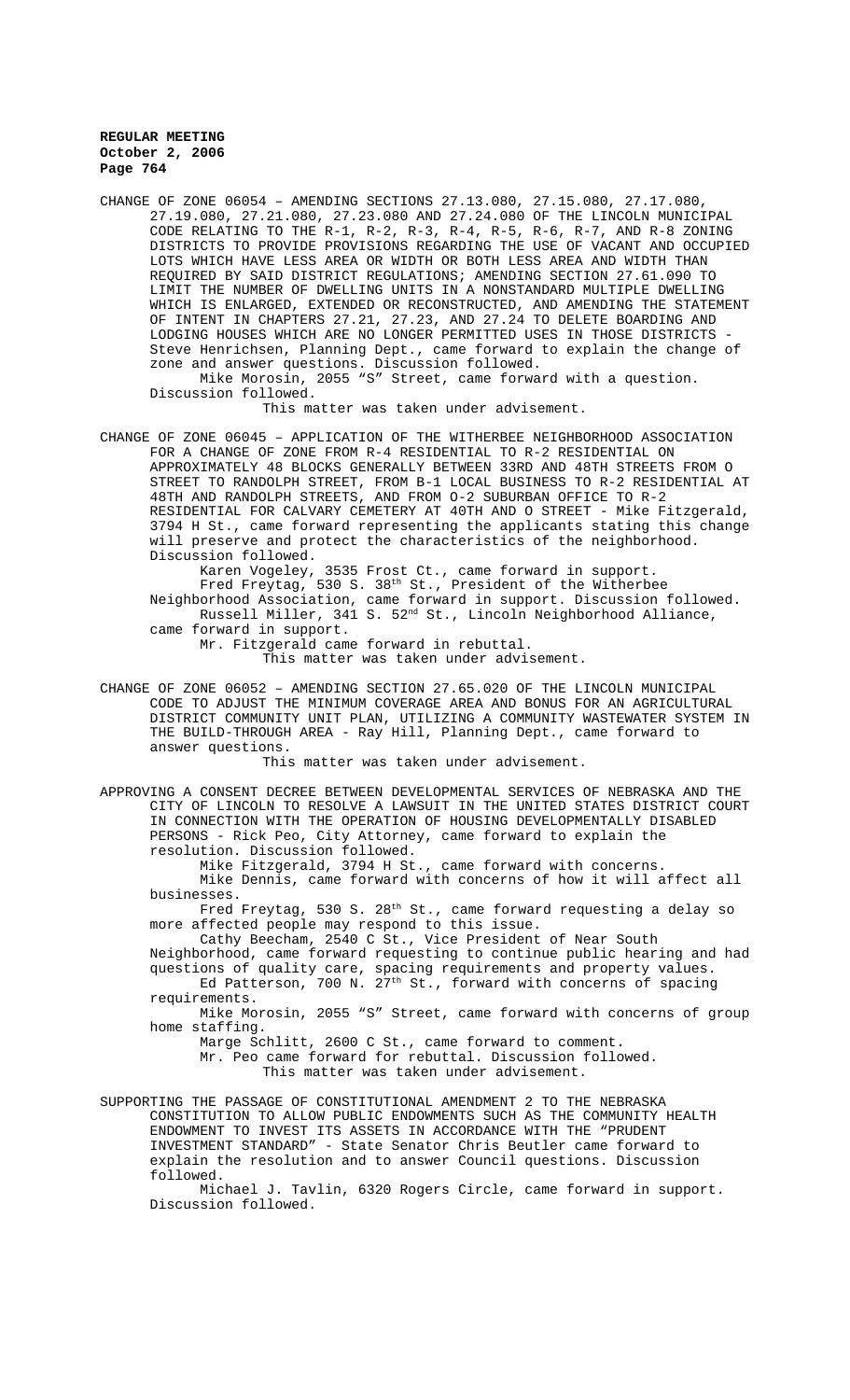Lori Seibel, 5845 Woodstock, Exec. Director of the Community Health Endowment, came forward in support and stated that the amendment will create opportunities for every Nebraska community. Discussion followed.

Mike Morosin, 2055 "S" Street, came forward with concerns of investment responsibility.

This matter was taken under advisement.

### **\*\* END OF PUBLIC HEARING \*\***

#### **TOOK BREAK 3:39 P.M. RECONVENED 3:50 P.M.**

# **COUNCIL ACTION**

### **LIQUOR RESOLUTIONS**

MANAGER APPLICATION OF WILLIAM J. WAGNER FOR PLANET SUBS NEBRASKA, LLC, DBA PLANET SUBS AT 1332 P STREET (9/25/06 - P.H. & Action con't. to 10/2/06) - CLERK read the following resolution, introduced by Jon Camp, who moved its adoption for approval:<br><u>A-84059</u> WHEREAS, Planet Subs WHEREAS, Planet Subs Nebraska, LLC dba Planet Subs located at 1332

P Street, Lincoln, Nebraska has been approved for a Retail Class "I" liquor license, and now requests that William J. Wagner be named manager;

WHEREAS, William J. Wagner appears to be a fit and proper person to manage said business.

NOW, THEREFORE, BE IT RESOLVED by the City Council of the City of Lincoln, Nebraska:

That after hearing duly had as required by law, consideration of the facts of this application, the Nebraska Liquor Control Act, and the pertinent City ordinances, the City Council recommends that William J.<br>Wagner be approved as manager of this business for said licensee. The wagner be approved as manager of this business for said licensee. City Clerk is directed to transmit a copy of this resolution to the Nebraska Liquor Control Commission.

Introduced by Jon Camp Seconded by Svoboda & carried by the following vote: AYES: Camp, Cook, Eschliman, Marvin, McRoy, Newman, Svoboda; NAYS: None.

MANAGER APPLICATION OF CHARLES R. HEINKE FOR SESOSTRIS TEMPLE HOLDING CORP. DBA SESOSTRIS TEMPLE AT 1717 YOLANDE AVENUE - CLERK read the following resolution, introduced by Jon Camp, who moved its adoption for approval:<br>A-84060 WHEREAS, Sesostris Temple Holding Corp. dba Sesostris Temple

WHEREAS, Sesostris Temple Holding Corp. dba Sesostris Temple located at 1717 Yolande Avenue, Lincoln, Nebraska has been approved for a Retail Class "C" liquor license, and now requests that Charles R. Heinke be named manager;

WHEREAS, Charles R. Heinke appears to be a fit and proper person to manage said business.

NOW, THEREFORE, BE IT RESOLVED by the City Council of the City of Lincoln, Nebraska:

That after hearing duly had as required by law, consideration of the facts of this application, the Nebraska Liquor Control Act, and the pertinent City ordinances, the City Council recommends that Charles R. Heinke be approved as manager of this business for said licensee. The City Clerk is directed to transmit a copy of this resolution to the Nebraska Liquor Control Commission.

Introduced by Jon Camp Seconded by Svoboda & carried by the following vote: AYES: Camp, Cook, Eschliman, Marvin, McRoy, Newman, Svoboda; NAYS: None.

APPLICATION OF B&R STORES, INC. DBA RUSS'S MARKET #14 FOR A CLASS C LIQUOR LICENSE AT 6300 HAVELOCK AVENUE - CLERK read the following resolution,

introduced by Jon Camp, who moved its adoption for approval:<br>A-84061 BE IT RESOLVED by the City Council of the City of Linc BE IT RESOLVED by the City Council of the City of Lincoln,

Nebraska:

That after hearing duly had as required by law, consideration of the facts of this application, the Nebraska Liquor Control Act, and the pertinent City ordinances, the City Council recommends that the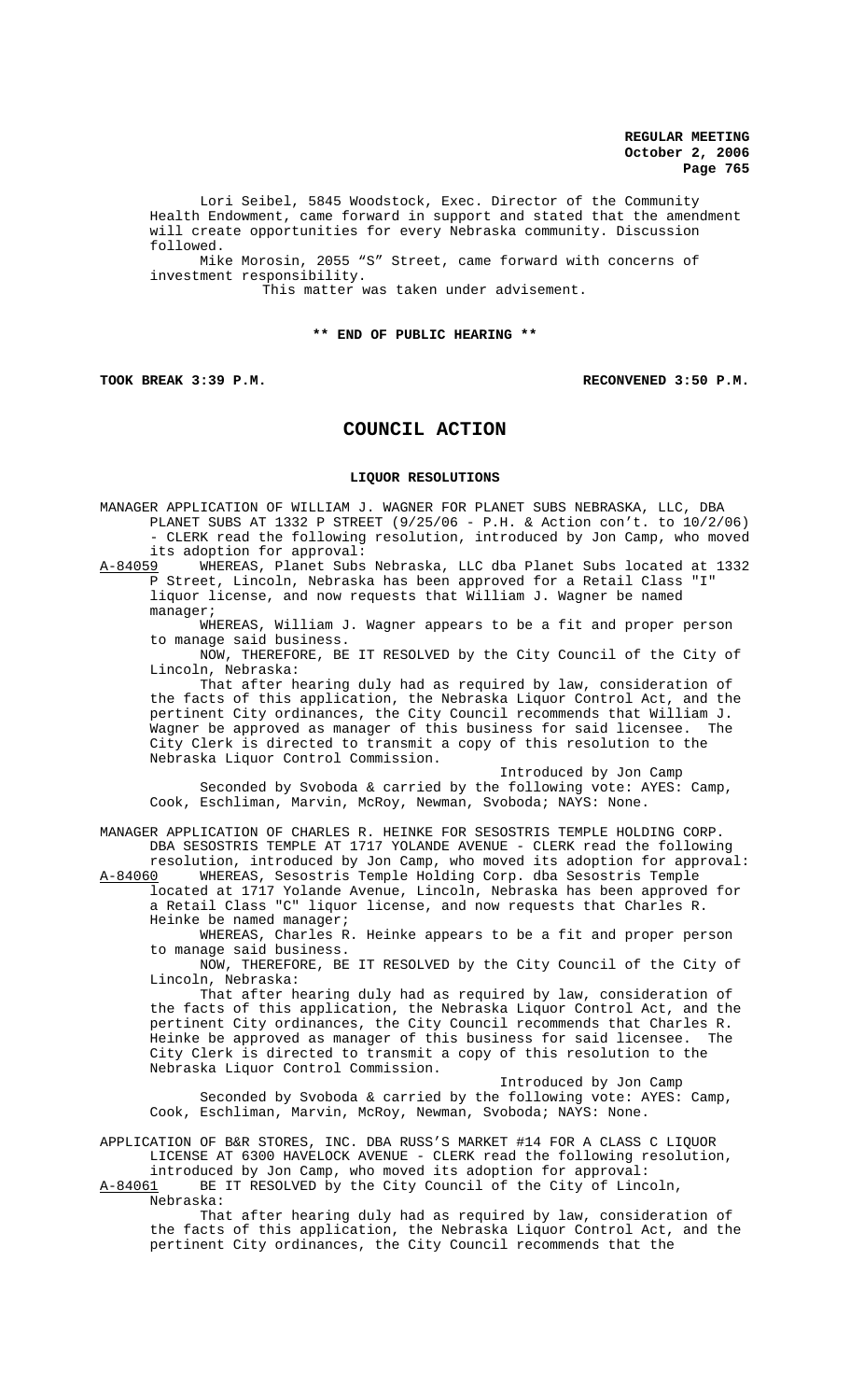application of B & R Stores, Inc. d/b/a "Russ's Market 14" for a Class "C" liquor license at 6300 Havelock Avenue, Lincoln, Nebraska, for the license period ending October 31, 2006, be approved with the condition that the premise complies in every respect with all city and state regulations. The City Clerk is directed to transmit a copy of this resolution to the Nebraska Liquor Control Commission.

Introduced by Jon Camp Seconded by Svoboda & carried by the following vote: AYES: Camp, Cook, Eschliman, Marvin, McRoy, Newman, Svoboda; NAYS: None.

MANAGER APPLICATION OF CRYSTAL J. MCCARTHY FOR B&R STORES, INC. DBA RUSS'S MARKET #14 AT 6300 HAVELOCK AVENUE - CLERK read the following

resolution, introduced by Jon Camp, who moved its adoption for approval:<br>A-84062 MHEREAS, B & R Stores, Inc. d/b/a "Russ's Market 14" located at A-84062 WHEREAS, B & R Stores, Inc. d/b/a "Russ's Market 14" located at 6300 Havelock Avenue, Lincoln, Nebraska has been approved for a Retail Class "C" liquor license, and now requests that Crystal J. McCarthy be named manager;

WHEREAS, Crystal J. McCarthy appears to be a fit and proper person to manage said business.

NOW, THEREFORE, BE IT RESOLVED by the City Council of the City of Lincoln, Nebraska:

That after hearing duly had as required by law, consideration of the facts of this application, the Nebraska Liquor Control Act, and the pertinent City ordinances, the City Council recommends that Crystal J.<br>McCarthy be approved as manager of this business for said licensee. The McCarthy be approved as manager of this business for said licensee. City Clerk is directed to transmit a copy of this resolution to the Nebraska Liquor Control Commission.

Introduced by Jon Camp Seconded by Svoboda & carried by the following vote: AYES: Camp, Cook, Eschliman, Marvin, McRoy, Newman, Svoboda; NAYS: None.

## ORDINANCES - 2<sup>ND</sup> READING & RELATED RESOLUTIONS (as required)

- COMP. PLAN AMENDMENT 06004 AMENDING THE 2025 LINCOLN-LANCASTER COUNTY COMPREHENSIVE PLAN, NORTH 48TH STREET/UNIVERSITY PLACE PLAN TO SHOW A REDEVELOPMENT PROJECT SOUTHWEST OF 51ST AND GARLAND STREETS. (RELATED ITEMS 06R-143, 06-123, 06-171) (ACTION DATE: 10/9/06)
- CHANGE OF ZONE 06035 APPLICATION OF THE DIRECTOR OF PARKS & RECREATION FOR A CHANGE OF ZONE FROM P PUBLIC USE DISTRICT TO O-2 SUBURBAN OFFICE DISTRICT ON PROPERTY GENERALLY LOCATED SOUTHWEST OF 51ST AND GARLAND STREETS. (RELATED ITEMS 06R-143, 06-123, 06-171) - CLERK read an ordinance, introduced by Jon Camp, amending the Lincoln Zoning District Maps attached to and made a part of Title 27 of the Lincoln Municipal Code, as provided by Section 27.05.020 of the Lincoln Municipal Code, by changing the boundaries of the districts established and shown, thereon, the second time.
- APPROVING A GROUND LEASE BETWEEN THE CITY AND THE LINCOLN/LANCASTER COUNTY CHILD ADVOCACY CENTER FOR THE PROPERTY LOCATED AT LOTS 1 THROUGH 12, BLOCK 128, UNIVERSITY PLACE, FOR THE CONSTRUCTION OF A FACILITY TO PROVIDE A SAFE, CHILD-FRIENDLY ENVIRONMENT FOR INTERVIEWS AND MEDICAL EXAMS OF CHILD VICTIMS FOR AN INITIAL 30-YEAR TERM. (RELATED ITEMS 06R-143, 06-123, 06-171) - CLERK read an ordinance, introduced by Jon Camp, accepting and approving a Ground Lease Agreement between the City of Lincoln and the Lincoln/Lancaster County Child Advocacy Center for a lease of property generally located at North 51st and Garland Streets for the construction of a facility to provide a safe, child-friendly environment for interviews and medical exams of child victims, the second time.
- APPROVING AN AGREEMENT BETWEEN THE CITY AND AMERICAN LEGION POST #280 FOR THE LEASE OF SPACE BY THE LINCOLN AREA AGENCY ON AGING FOR ITS ACTIVAGE CENTER PROGRAM AT 970 MONROE, BENNET, NE FOR A PERIOD OF SEPTEMBER 1, 2006 THROUGH AUGUST 31, 2007 - CLERK read an ordinance, introduced by Jon Camp, accepting and approving a Lease Agreement between the City of Lincoln and American Legion Post #280 for the lease of office space by the Lincoln Area Agency on Aging for its ActivAge Center program at 970 Monroe, Bennet, NE for a term beginning September 1, 2006 through August 31, 2007, the second time.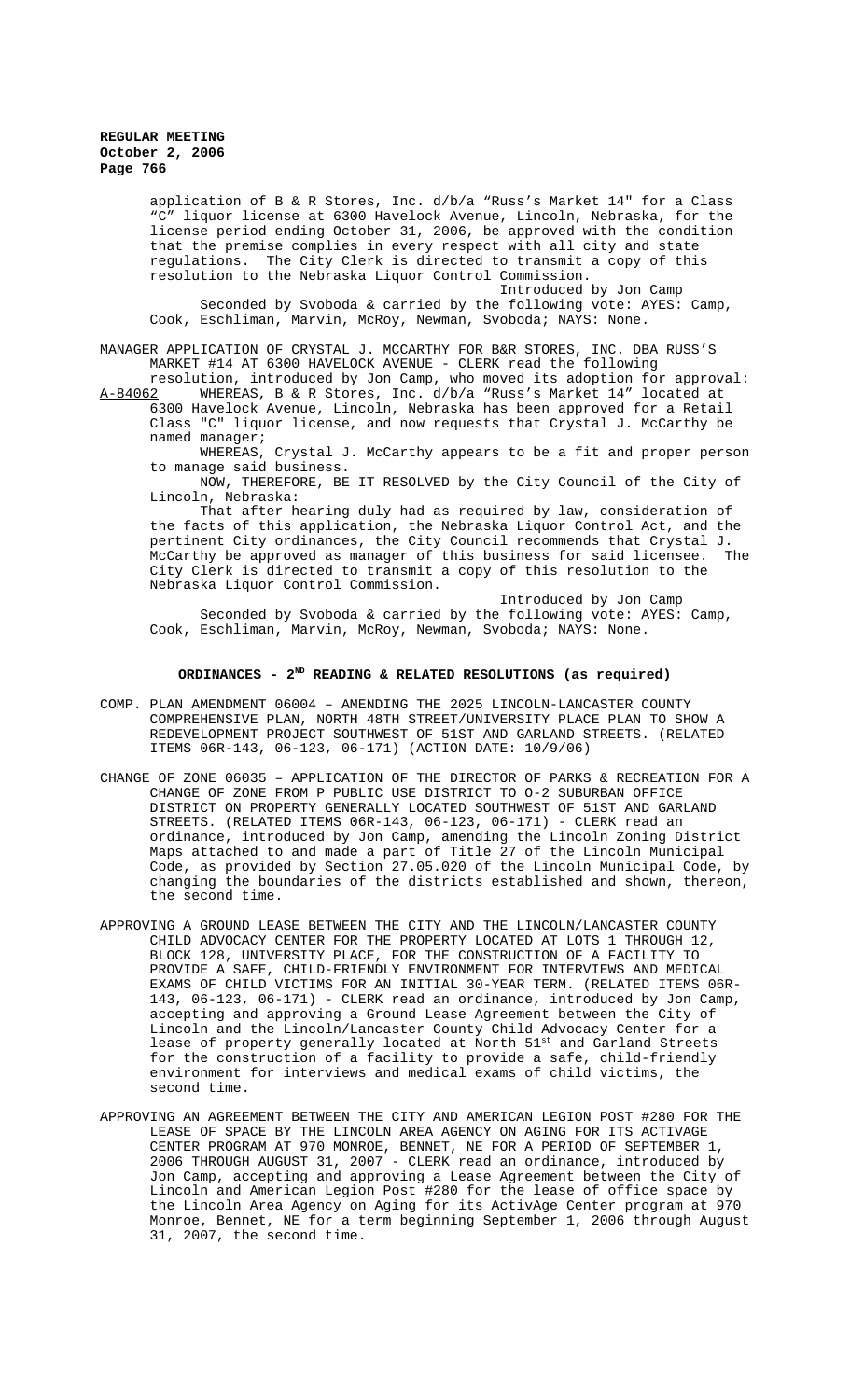- APPROVING AN AGREEMENT BETWEEN THE CITY AND FIRST UNITED METHODIST CHURCH/WAVERLY FOR THE LEASE OF SPACE BY THE LINCOLN AREA AGENCY ON AGING FOR ITS ACTIVAGE CENTER PROGRAM AT 14410 FOLKESTONE STREET, WAVERLY, NE FOR A PERIOD OF SEPTEMBER 1, 2006 THROUGH AUGUST 31, 2007 - CLERK read an ordinance, introduced by Jon Camp, accepting and approving a Lease Agreement between the City of Lincoln and First United Methodist Church/Waverly for the lease of office space by the Lincoln Area Agency on Aging for its ActivAge Center program at 14410 Folkestone Street, Waverly, NE for a term beginning September 1, 2006 through August 31, 2007, the second time.
- CHANGE OF ZONE 06057 APPLICATION OF RESTAURANTS SPACE 1997A, INC. AND DEEJAYS CORPORATION FOR A CHANGE OF ZONE FROM B-1 LOCAL BUSINESS DISTRICT TO B-2 PLANNED NEIGHBORHOOD BUSINESS DISTRICT ON PROPERTY GENERALLY LOCATED NORTHEAST OF THE INTERSECTION OF SOUTH 48TH STREET AND VAN DORN STREET. (RELATED ITEMS: 06-173, 06R-191) - CLERK read an ordinance, introduced by Jon Camp, amending the Lincoln Zoning District Maps attached to and made a part of Title 27 of the Lincoln Municipal Code, as provided by Section 27.05.020 of the Lincoln Municipal Code, by changing the boundaries of the districts established and shown thereon, the second time.
- PRE-EXISTING USE PERMIT 8F APPLICATION OF RESTAURANTS SPACE 1997A, INC. AND DEEJAYS CORPORATION, TO EXPAND THE PRE-EXISTING USE PERMIT, INCLUDING REQUESTS TO ADJUST THE PARKING FROM ONE SPACE PER 100 SQUARE FEET OF FLOOR ARE TO ONE SPACE PER 150 SQUARE FEET OF FLOOR AREA AND TO ADJUST THE FRONT YARD SETBACK FROM 20 FEET TO 6 FEET FOR PARKING, ON PROPERTY GENERALLY LOCATED NORTHEAST OF THE INTERSECTION OF VAN DORN STREET AND SOUTH 48TH STREET. (RELATED ITEMS: 06-173, 06R-191) (ACTION DATE: 10/9/06)
- CHANGE OF ZONE 06056 AMENDING SECTION 27.67.020 OF THE LINCOLN MUNICIPAL CODE, PARKING MATRIX, TO CHANGE THE OFF-STREET PARKING REQUIREMENT IN THE H-2 HIGHWAY BUSINESS AND H-3 HIGHWAY COMMERCIAL ZONING DISTRICTS FROM ONE PARKING SPACE PER 200 SQUARE FEET OF FLOOR AREA TO ONE PARKING SPACE PER 300 SQUARE FEET OF FLOOR AREA - CLERK read an ordinance, introduced by Jon Camp, amending Section 27.67.020 of the Lincoln Municipal Code to amend Figure 27.67.020, Parking Matrix, to change the off-street parking requirement in the H-2 Highway Business and H-3 Highway Commercial zoning districts from one parking space per 200 square feet of floor space (1/200) to one parking space per 300 square feet of floor area (1/300); and repealing Section 27.67.020 of the Lincoln Municipal Code as hitherto existing, the second time.
- CHANGE OF ZONE 06054 AMENDING SECTIONS 27.13.080, 27.15.080, 27.17.080, 27.19.080, 27.21.080, 27.23.080 AND 27.24.080 OF THE LINCOLN MUNICIPAL CODE RELATING TO THE R-1, R-2, R-3, R-4, R-5, R-6, R-7, AND R-8 ZONING DISTRICTS TO PROVIDE PROVISIONS REGARDING THE USE OF VACANT AND OCCUPIED LOTS WHICH HAVE LESS AREA OR WIDTH OR BOTH LESS AREA AND WIDTH THAN REQUIRED BY SAID DISTRICT REGULATIONS; AMENDING SECTION 27.61.090 TO LIMIT THE NUMBER OF DWELLING UNITS IN A NONSTANDARD MULTIPLE DWELLING WHICH IS ENLARGED, EXTENDED OR RECONSTRUCTED, AND AMENDING THE STATEMENT OF INTENT IN CHAPTERS 27.21, 27.23, AND 27.24 TO DELETE BOARDING AND LODGING HOUSES WHICH ARE NO LONGER PERMITTED USES IN THOSE DISTRICTS CLERK read an ordinance, introduced by Jon Camp, amending Title 27 of the Lincoln Municipal Code relating to Zoning by amending Sections 27.11.080, 27.13.080, 27.15.080, 27.17.080, 27.19.080, 27.21.080, 27.23.080 and 27.24.080 relating to the R-1, R-2, R-3, R-4, R-5, R-6, R-7, and R-8 zoning districts, respectively, to provide provisions regarding the use of vacant and occupied lots which have less area or width or both less area and width than required by said district regulations; amending Section 27.61.090 to limit the number of dwelling units in a nonstandard multiple dwelling which is enlarged, extended or reconstructed; repealing Sections 27.11.080, 27.13.080, 27.15.080, 27.17.080, 27.19.080, 27.21.080, 27.23.080, 27.24.080 and 27.61.090 of the Lincoln Municipal Code as hitherto existing; and amending the introductory statement of intent in Chapters 27.21, 27.23, and 27.24 to delete boarding and lodging houses which are no longer permitted in the R-6, R-7, and R-8 districts, respectively, the second time.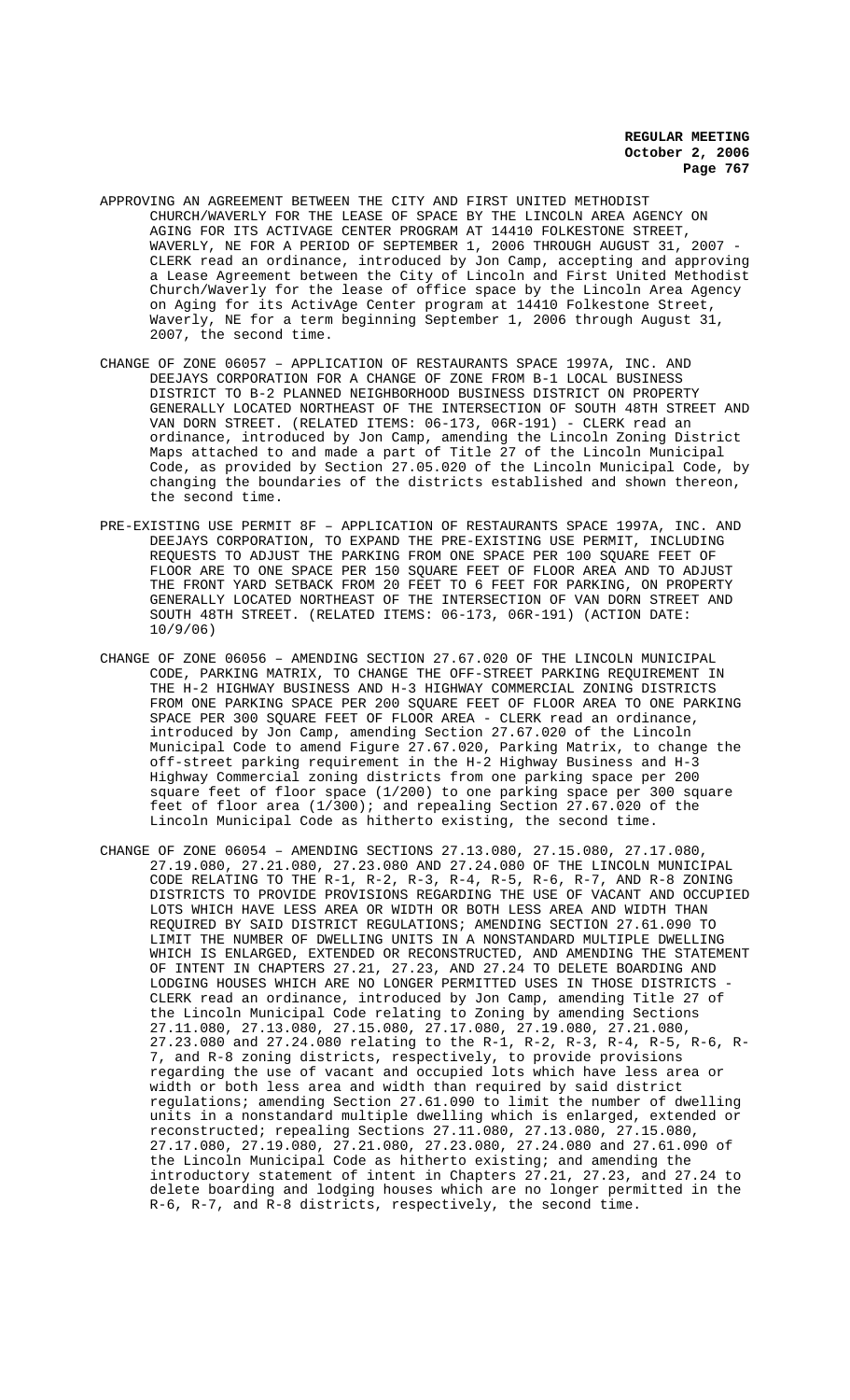- CHANGE OF ZONE 06045 APPLICATION OF THE WITHERBEE NEIGHBORHOOD ASSOCIATION FOR A CHANGE OF ZONE FROM R-4 RESIDENTIAL TO R-2 RESIDENTIAL ON APPROXIMATELY 48 BLOCKS GENERALLY BETWEEN 33RD AND 48TH STREETS FROM O STREET TO RANDOLPH STREET, FROM B-1 LOCAL BUSINESS TO R-2 RESIDENTIAL AT 48TH AND RANDOLPH STREETS, AND FROM O-2 SUBURBAN OFFICE TO R-2 RESIDENTIAL FOR CALVARY CEMETERY AT 40TH AND O STREET - CLERK read an ordinance, introduced by Jon Camp, amending the Lincoln Zoning District Maps attached to and made a part of Title 27 of the Lincoln Municipal Code, as provided by Section 27.05.020 of the Lincoln Municipal Code, by changing the boundaries of the districts established and shown thereon, the second time.
- CHANGE OF ZONE 06052 AMENDING SECTION 27.65.020 OF THE LINCOLN MUNICIPAL CODE TO ADJUST THE MINIMUM COVERAGE AREA AND BONUS FOR AN AGRICULTURAL DISTRICT COMMUNITY UNIT PLAN, UTILIZING A COMMUNITY WASTEWATER SYSTEM IN THE BUILD-THROUGH AREA - CLERK read an ordinance, introduced by Jon Camp, amending Sections 27.65.020 and 27.65.075 of the Lincoln Municipal Code to allow the same "bonus" provision to be taken for acreage developments with community sewer systems regardless of lot size and to clarify the number of future lots shown for buildthrough, which would vary with the average site of the initial lots; and repealing Sections 27.65.020 and 27.65.075 of the Lincoln Municipal Code as hitherto existing, the second time.

#### **RESOLUTIONS**

APPROVING A CONSENT DECREE BETWEEN DEVELOPMENTAL SERVICES OF NEBRASKA AND THE CITY OF LINCOLN TO RESOLVE A LAWSUIT IN THE UNITED STATES DISTRICT COURT IN CONNECTION WITH THE OPERATION OF HOUSING DEVELOPMENTALLY DISABLED PERSONS - CLERK read the following resolution, introduced by Jon Camp,

who moved its adoption:<br>A-84063 BE IT RESOLVED by BE IT RESOLVED by the City Council of the City of Lincoln, Nebraska:

That the Consent Decree between the City of Lincoln and Developmental Services of Nebraska to resolve a lawsuit in the United States District Court in connection with the operation of housing developmentally disabled persons, a copy of which is attached hereto marked as Attachment "A" and made a part hereof by reference, is hereby approved.

BE IT FURTHER RESOLVED that Rick Peo, Chief Assistant City Attorney, is hereby authorized to file said Consent Decree on behalf of the City of Lincoln with the United States District Court. The City Clerk is hereby directed to transmit a copy of this executed Resolution and Consent Decree to Rick Peo, City Law Department, for filing with the United States District Court.

Introduced by Jon Camp Seconded by Svoboda & carried by the following vote: AYES: Camp, Eschliman, McRoy, Svoboda; NAYS: Cook, Marvin, Newman.

ACCEPTING THE REPORT OF NEW AND PENDING CLAIMS AGAINST THE CITY AND APPROVING DISPOSITION OF CLAIMS SET FORTH FOR THE PERIOD OF SEPTEMBER 1 - 15, 2006 - CLERK read the following resolution, introduced by Jon Camp, who moved its adoption:<br><u>A-84064</u> BE IT R

BE IT RESOLVED by the City Council of the City of Lincoln, Nebraska:

That the claims listed in the attached report, marked as Exhibit "A", dated September 18, 2006, of various new and pending tort claims filed against the City of Lincoln with the Office of the City Attorney or the Office of the City Clerk, as well as claims which have been disposed of, are hereby received as required by Neb. Rev. Stat. § 13-905 (Reissue 1997). The dispositions of claims by the Office of the City Attorney, as shown by the attached report, are hereby approved:

| DENIED                           |          |                    | ALLOWED OR SETTLED   |          |
|----------------------------------|----------|--------------------|----------------------|----------|
| Tyler Millsap & Michelle Millsap |          | Sandy Dorn<br>NAS* |                      | \$500.00 |
| Mariann Bevins & Robert Bevins   | \$120.00 | Mark Hawk          |                      | 900.52   |
| Rachel Hartley                   |          | 445.99             | Chesley L. Lefever   | 939.82   |
| Donna West                       | 4,021.46 |                    | Terry Bokowski       | 214.00   |
| Jon M. Richard                   |          | 185.00             | Julie Stickenschmidt | 3,420.85 |
| Lawrence Reeves                  |          | 677.00             | Arctic Glacier Ice   | 201.16   |

\* No Amount Specified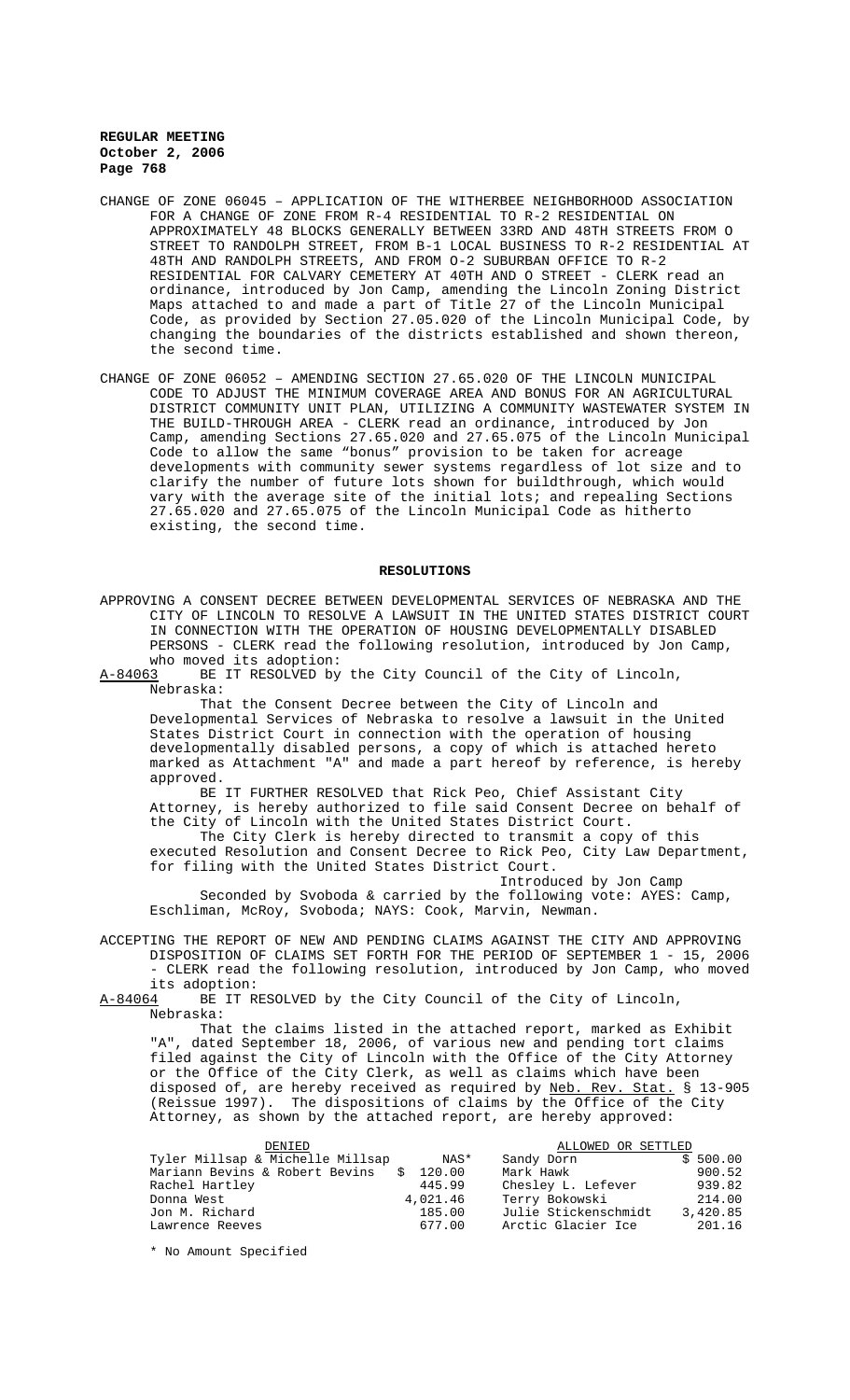The City Attorney is hereby directed to mail to the various claimants listed herein a copy of this resolution which shows the final disposition of their claim.

Introduced by Jon Camp

Seconded by Svoboda & carried by the following vote: AYES: Camp, Cook, Eschliman, Marvin, McRoy, Newman, Svoboda; NAYS: None.

SUPPORTING THE PASSAGE OF CONSTITUTIONAL AMENDMENT 2 TO THE NEBRASKA CONSTITUTION TO ALLOW PUBLIC ENDOWMENTS SUCH AS THE COMMUNITY HEALTH ENDOWMENT TO INVEST ITS ASSETS IN ACCORDANCE WITH THE "PRUDENT INVESTMENT STANDARD." - CLERK read the following resolution, introduced by Jon Camp, who moved its adoption:<br>A-84065 A Resolution in support of Amer

I.

A Resolution in support of Amendment 2, Proposal to amend the Nebraska Constitution, November 7, 2006 general election. RECITALS

Advanced by the Legislature with a vote of 42-0, Amendment 2 relates to a political subdivision's ability to invest public endowment funds. Current constitutional language unnecessarily restricts such entities from investing in equity securities (i.e., stocks). This restriction, in place since 1875, was designed to protect cities and other political subdivisions from the dangers of speculation in private railroad corporations and other business ventures. Since that time, the "prudent investment standard" and other protective measures have evolved to guide trustees in making investment decisions. Thus, the dangers identified in 1875 have now passed, and it is time to modernize Article XI, Section 1 of the Nebraska Constitution. II.

Amendment 2 will be particularly beneficial for entities like the Community Health Endowment in Lincoln. The City established this endowment with proceeds from the sale of Lincoln General Hospital in 1997. The fund has returned nearly \$8 million to Lincoln and the surrounding area to support health-related initiatives. Many of these initiatives involve healthcare for the poor, elderly, homeless, and mentally ill. Endowment funds have also provided assistance to agencies that serve refugee and minority populations, high-risk children, victims of domestic violence, and persons with substance addictions. This source of revenue has reduced the City's reliance on taxpayer resources and has alleviated the growing burden on human service infrastructure.

III.

Amendment 2 will allow public endowments throughout Nebraska to invest in broader, more diversified portfolios that may include stocks. Most local charities, as well as most public pension funds, already enjoy this type of broader investment authority, and these entities are earning a much higher return on their investments. Endowment estimates indicate that, if it were allowed to diversify its investments to include stocks, an additional \$22 million dollars would be available for community grants and the Endowment would grow by nearly 160%, over the next 20 years. With such possibilities, Amendment 2 makes public endowments a more desirable option for political subdivisions looking to provide for its citizens into the future.

TV.

Amendment 2 is about opportunities for our cities and other political subdivisions' opportunities for diversification, opportunities for growth, and opportunities to ensure long-term benefits for the residents of our communities.

NOW, THEREFORE, BE IT RESOLVED by the City Council of the City of Lincoln, Nebraska that it be on the record in wholehearted support of Amendment 2.

Introduced by Jon Camp Seconded by Svoboda & carried by the following vote: AYES: Camp, Cook, Eschliman, Marvin, McRoy, Newman, Svoboda; NAYS: None.

#### **PETITIONS AND COMMUNICATIONS**

THE FOLLOWING HAVE BEEN REFERRED TO THE PLANNING DEPARTMENT: Change of Zone 06063 - App. of North 47 Group, LLC, for the North 40 Plaza Planned Unit Development, for a change from AG to B-2 and from AG to R-3 and for waivers of the rear yard setback & the preliminary plat process to allow approx. 74 residential dwelling units and commercial lots on property at N. 84<sup>th</sup> Street and Adams Street.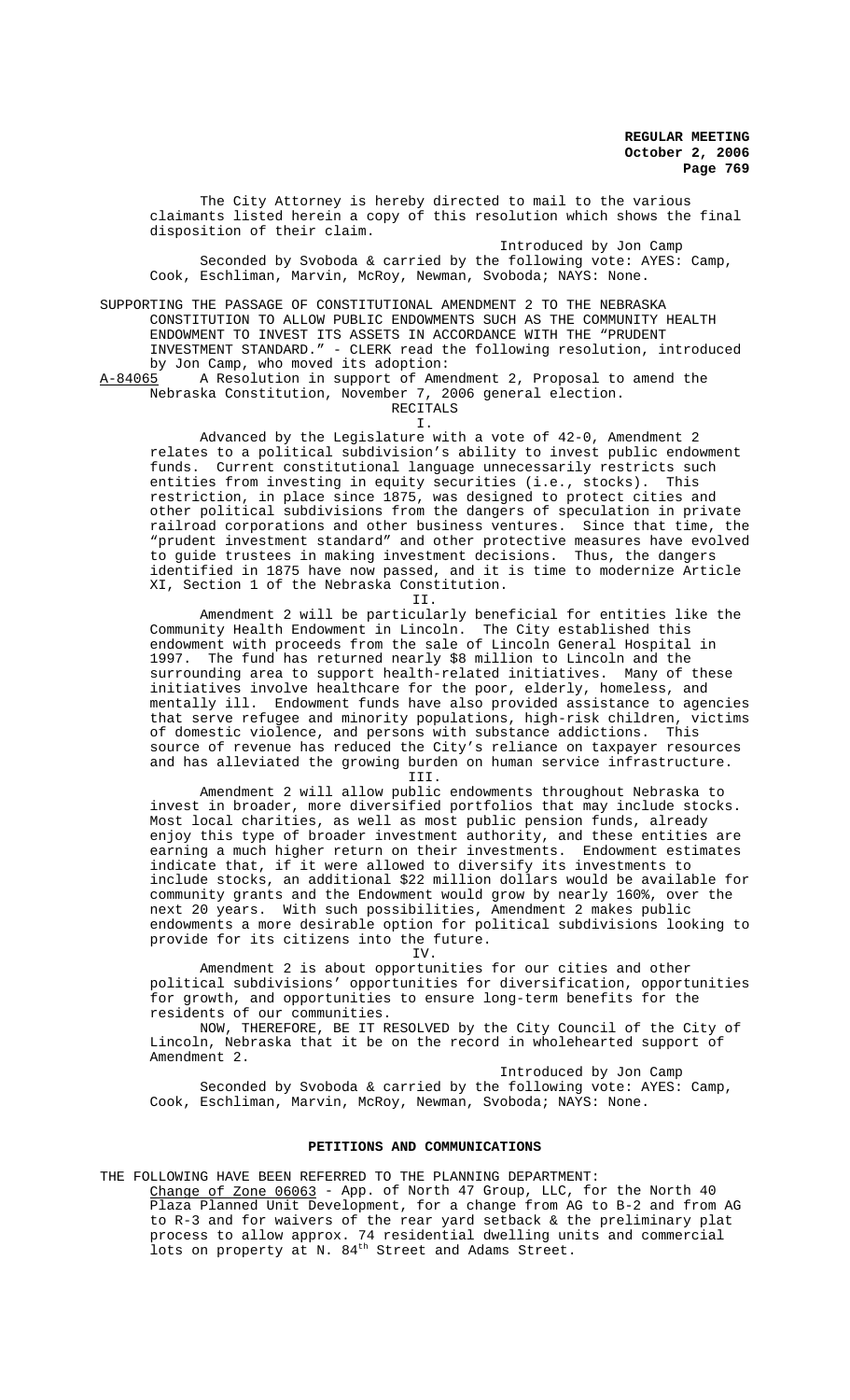> Special Permit 1393B - App. of Nebraska School of Gymnastics South, Inc for an amendment for expansion of an existing private school on property at 7545 Pioneers Boulevard. Special Permit 06053 - App. of Ever Preciado to sell alcoholic beverages for consumption on the premises at  $27<sup>th</sup>$  and 0 Streets. Use Permit 146B - App. of West Gate Bank for an amendment to adjust the sign requirements to allow an additional sign and sign area on property at 6003 Old Cheney Road.

### **REPORTS OF CITY OFFICERS - NONE**

## ORDINANCES - 1<sup>st</sup> READING & RELATED RESOLUTIONS

APPROVING AN AGREEMENT BETWEEN THE CITY AND CLYDE MALONE COMMUNITY CENTER FOR THE LEASE OF SPACE BY THE LINCOLN AREA AGENCY ON AGING FOR ITS ACTIVAGE CENTER PROGRAM AT 2032 U STREET FOR A PERIOD OF SEPTEMBER 1, 2006 THROUGH AUGUST 31, 2007 - CLERK read an ordinance, introduced by Jonathan Cook, accepting and approving a Lease Agreement between the City of Lincoln and Clyde Malone Community Center for the lease of office space by the Lincoln Area Agency on Aging for its ActivAge Center program at 2032 U Street, Lincoln, NE for a term beginning September 30, 2006 through August 31, 2007, the first time.

### ORDINANCES - 3<sup>RD</sup> READING & RELATED RESOLUTIONS (as required)

- CREATING WATER DISTRICT NO. 1195 IN N.W. 19TH STREET BETWEEN WEST Q AND WEST S STREETS AND ASSESSING THE COSTS THEREOF AGAINST THE BENEFITTED PROPERTY - CLERK read an ordinance, introduced by Ken Svoboda, creating Water District No. 1195, designating the real estate to be benefitted, providing for assessment of the costs of the improvements constructed therein, providing for the acquisition of easements and additional right-of-way, if necessary, and repealing all ordinances or parts of ordinances in conflict herewith, the third time.<br>SVOBODA Moved to pass the ordinance as read. Moved to pass the ordinance as read.
- Seconded by Camp & **LOST** by the following vote: AYES: Camp, Eschliman, Svoboda; NAYS: Cook, Marvin, McRoy, Newman. The ordinance, having **LOST**, was assigned the File **#38-4538** & was placed on
- file in the Office of the City Clerk.
- CREATING SEWER DISTRICT NO. 1182 IN SOUTH 15TH STREET BETWEEN MULBERRY AND PLUM STREETS AND ASSESSING THE COSTS THEREOF AGAINST THE BENEFITTED PROPERTY - CLERK read an ordinance, introduced by Ken Svoboda, creating Sewer District No. 1182, designating the real estate to be benefitted, providing for assessment of the costs of the improvements constructed therein, providing for the acquisition of easements and additional right-of-way, if necessary, and repealing all ordinances or parts of ordinances in conflict herewith, the third time.<br>SVOBODA Moved to pass the ordinance as read.
- Moved to pass the ordinance as read. Seconded by Marvin & **LOST** by the following vote: Ayes: Svoboda; NAYS: Camp, Cook, Eschliman, Marvin, McRoy, Newman.
- The ordinance, having **LOST**, was assigned the File **#38-4539** & was placed on file in the Office of the City Clerk.
- CREATING WATER DISTRICT NO. 1196 IN ORCHARD STREET BETWEEN N. 67TH STREET AND N. 68TH STREET AND ASSESSING THE COSTS THEREOF AGAINST THE BENEFITTED PROPERTY - CLERK read an ordinance, introduced by Ken Svoboda, creating Water District No. 1196, designating the real estate to be benefitted, providing for assessment of the costs of the improvements constructed therein, providing or the acquisition of easements and additional rightof-way, if necessary, and repealing all ordinances or parts of ordinances in conflict herewith, the third time.
- SVOBODA Moved to pass the ordinance as read.

Seconded by Camp & carried by the following vote: AYES: Camp, Cook, Eschliman, Marvin, McRoy, Newman, Svoboda; NAYS: None. The ordinance, being numbered **#18817**, is recorded in Ordinance Book #25, Page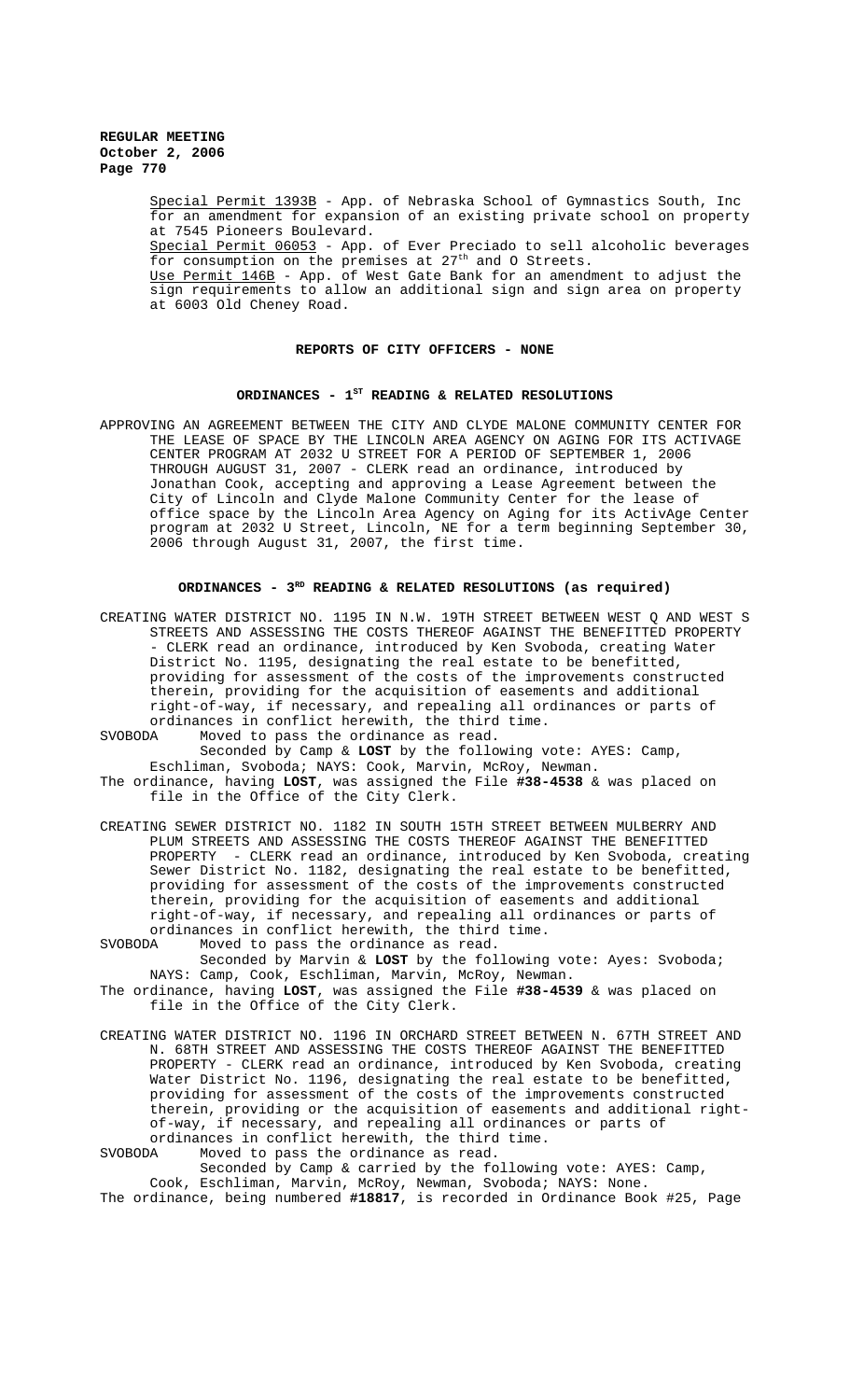ACCEPTING AND APPROVING A FOUR MONTH/400 HOUR SEASONAL LEASE AGREEMENT BETWEEN THE CITY OF LINCOLN AND NEBRASKA MACHINERY TO PROVIDE ONE MOTOR GRADER FOR USE BY THE PUBLIC WORKS & UTILITIES, STREET MAINTENANCE OPERATIONS, IN ARTERIAL AND RESIDENTIAL SNOW REMOVAL, WITH AN OPTION TO RENEW FOR THREE ADDITIONAL SEASONS - CLERK read an ordinance, introduced by Ken Svoboda, accepting and approving a lease agreement between the City of Lincoln, Nebraska Machinery Company for the lease of one articulated frame four-wheel drive motor grader for a term from November 1, 2006 through February 28, 2007 with an option in the City to renew the lease for three additional seasons, the third time.

SVOBODA Moved to pass the ordinance as read. Seconded by Camp & carried by the following vote: AYES: Camp, Cook, Eschliman, Marvin, McRoy, Newman, Svoboda; NAYS: None. The ordinance, being numbered **#18818**, is recorded in Ordinance Book #25, Page

ACCEPTING AND APPROVING A FOUR MONTH/400 HOUR SEASONAL LEASE AGREEMENT BETWEEN THE CITY OF LINCOLN AND MURPHY TRACTOR AND EQUIPMENT TO PROVIDE THREE MOTOR GRADERS FOR USE BY THE PUBLIC WORKS & UTILITIES, STREET MAINTENANCE OPERATIONS, IN ARTERIAL AND RESIDENTIAL SNOW REMOVAL, WITH AN OPTION TO RENEW FOR THREE ADDITIONAL SEASONS - CLERK read an ordinance, introduced by Ken Svoboda, accepting and approving equipment rental agreements between the City of Lincoln, Nebraska and Murphy Tractor & Equipment Company for the lease of three articulated frame four-wheel drive motor grader for a term from November 1, 2006 through February 28, 2007 with an option in the City to renew the lease for three additional seasons, the third time.<br>SVOBODA Moved to pass the ordinance as read

Moved to pass the ordinance as read. Seconded by Marvin & carried by the following vote: AYES: Camp, Cook, Eschliman, Marvin, McRoy, Newman, Svoboda; NAYS: None. The ordinance, being numbered **#18819**, is recorded in Ordinance Book #25, Page

CHANGE OF ZONE 06040 - APPLICATION OF THE 40TH & A STREET NEIGHBORHOOD ASSOCIATION TO CHANGE THE ZONING ON APPROXIMATELY 36 BLOCKS WITHIN THE 40TH AND A STREET NEIGHBORHOOD FROM B-1 LOCAL BUSINESS DISTRICT, R-6, R-5 AND R-4 RESIDENTIAL DISTRICTS TO R-2 RESIDENTIAL DISTRICT AND FROM B-1 LOCAL BUSINESS DISTRICT TO R-4 RESIDENTIAL DISTRICT ON PROPERTY GENERALLY LOCATED IN THE NORTH AND WEST PORTIONS OF AN AREA BOUNDED BY RANDOLPH, 33RD, 48TH AND A STREETS - PRIOR to reading:

COOK Moved to Amend Bill No. 06-170 in the following manner: 1. On page 1, line 21, after the word "Lots" insert the following: 158 and.

Seconded by McRoy & carried by the following vote: AYES: Camp,

Cook, Eschliman, Marvin, McRoy, Newman, Svoboda; NAYS: None. CAMP Moved to delay Bill No. 06-170 two weeks for action only to 10/16/06.

Seconded by Eschliman & **LOST** by the following vote: AYES: Camp, Eschliman; NAYS: Cook, Marvin, McRoy, Newman, Svoboda.

CLERK Read an ordinance, introduced by Ken Svoboda, amending the Lincoln Zoning District Maps attached to and made a part of Title 27 of the Lincoln Municipal Code, as provided by Section 27.05.020 of the Lincoln Municipal Code, by changing the boundaries of the districts established and shown thereon, the third time.

SVOBODA Moved to pass the ordinance as amended.

Seconded by Camp & carried by the following vote: AYES: Camp, Cook, Eschliman, Marvin, McRoy, Newman, Svoboda; NAYS: None. The ordinance, being numbered **#18820**, is recorded in Ordinance Book #25, Page

### **REGISTERED TO SPEAK SESSION** - **NONE**

### **OPEN MICROPHONE SESSION - NONE**

## **MISCELLANEOUS BUSINESS**

### **PENDING -**

CAMP Moved to extend the Pending List to October 9, 2006. Seconded by Svoboda & carried by the following vote: AYES: Camp, Cook, Eschliman, Marvin, McRoy, Newman, Svoboda; NAYS: None.